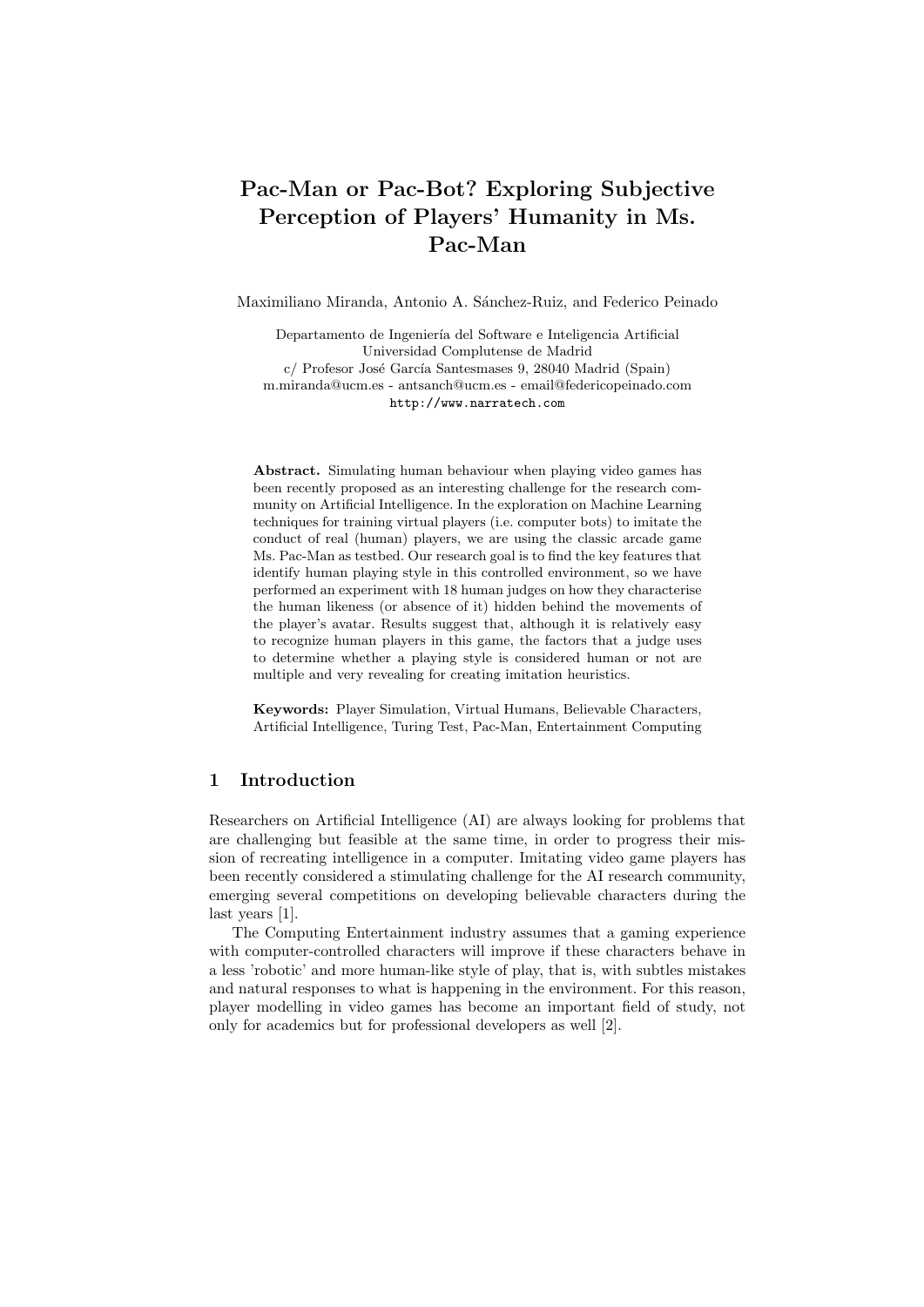Human-like computer bots, as they are called, can not only be used to confront the human player, but also to collaborate with him or to illustrate how to succeed in a particular game level to help players who get stuck. It is reasonable to think that these computer-played sequences will be more meaningful if the bot imitates human style of playing. Another possible application of these 'empathetic' bots is to help during the testing phase in the game production process. These bots could be used to test the game levels, not only checking whether the game crashes or not, but verifying if the game levels have the right difficulty, or finding new ways for solving a puzzle.

One of the biggest challenges when we talk about human-like bots is precisely to define what we understand by human behaviour. The perceived humanity of a player depends on the experiences and expectations of particular human judges, so different judges may 'pronounce' different veredicts. Because of this, although it is straightforward to define a "good player" in terms of the score reached in the game, it is much more difficult to define what we understand by a "true player" in terms of its human likeness.

Another interesting question that arises naturally is what features must have a game in order to be used as part a Turing-like test designed to tell apart human players from virtual ones. Famous AAA games, like Unreal Tournament, have been previously used as an scenario for this purpose [1], but the complexity of these games makes it difficult to create bots able to deceive human judges. As part of our work, we try to answer the following question: is it possible to characterise human likeness of players using a much more simple arcade game such as Ms. Pac-Man? In this paper in particular, we performed a first experiment using Ms. Pac-Man vs Ghosts, a Java framework designed to test different AI techniques in the game.

The rest of the paper is organized as follows. Next section reviews other relevant works related to the simulation of human players. In Section 3 we describe the features of Ms. Pac-Man, including implementation details of Ms. Pac-Man vs Ghosts framework, in order to understand correctly the results of the experiment and later discussions. Section 4 explains the design of the experiment itself, the profiles of the human judges and the resources needed. The results and our analysis are presented next in Section 5. Finally, Section 6 summarizes our conclusions on how difficult seems for a 'Pac-Bot' to pass the Turing test, and suggests some interesting lines of future work.

## 2 Related Work

There are several works regarding the imitation of behaviour in video games, both for imitating human players and scripting-driven agents. The behaviour of an agent can be characterised by studying its proactive actions and its reactions to sequences of events and inputs over a period of time, but achieving that involves a significant amount of effort and technical knowledge [3] in the best case. Machine Learning (ML) techniques can be used to automate the problem of learning how to play a video game either using the player game traces as input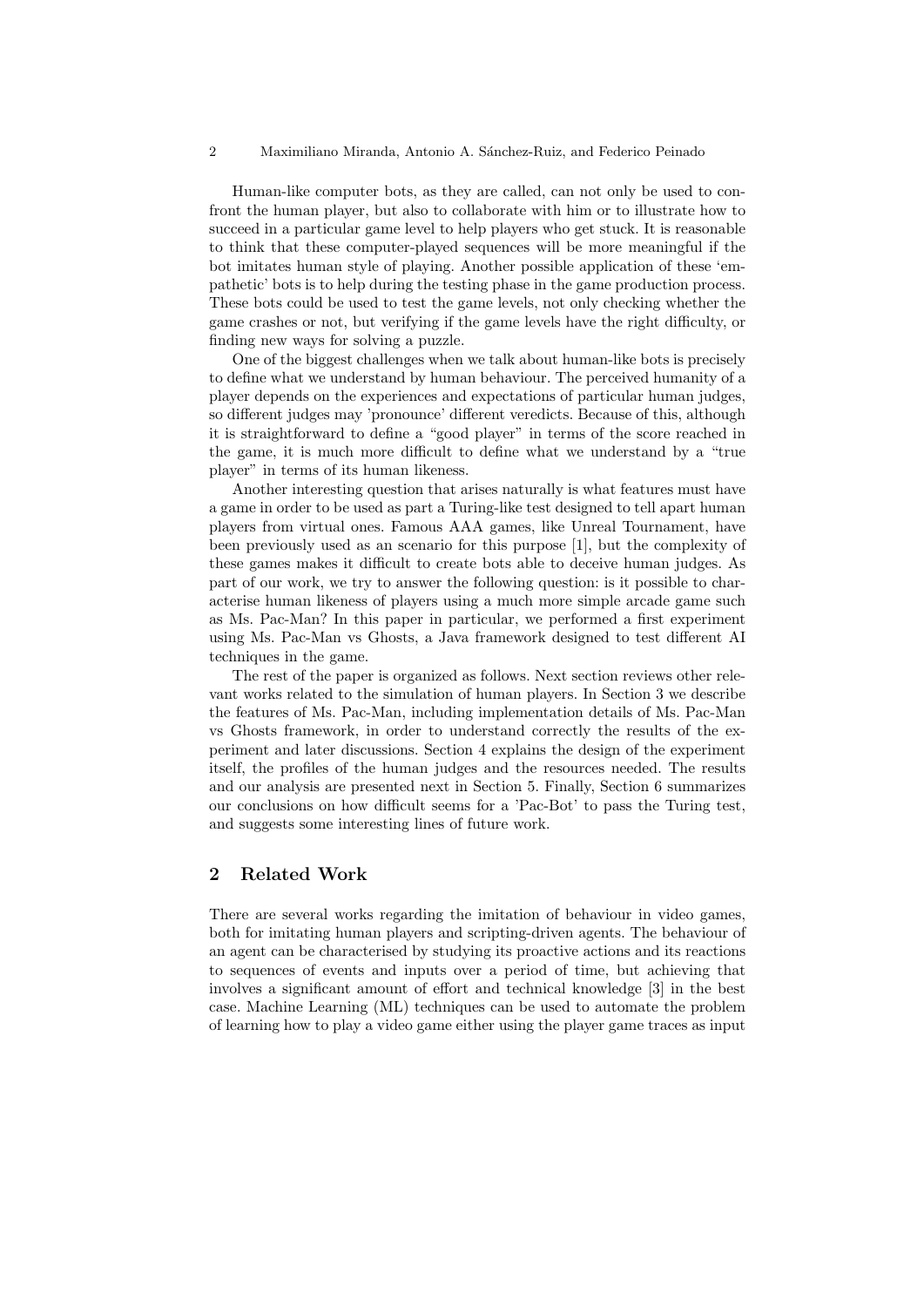like in direct imitation, or using some form of optimization technique such as genetic algorithms or reinforcement learning to optimize a fitness function that somehow 'measures' the human likeness of an agent's playing style [4].

Traditionally, several ML algorithms, like Naive Bayes classifiers and neural networks, have been used for modeling human-like players in first person shooter (FPS) video games by using sets of examples [5]. Case-based reasoning has been used successfully for training RoboCup soccer players by observing the behaviour of other players, using traces taken from the game and without requiring much human intervention [6]. Other techniques based on indirect imitation like dynamic scripting and Neurevolution achieved better results in Super Mario Bros than direct (ad hoc) imitation techniques [7].

There have been several AI competitions to test and compare different approaches for developing virtual players. Some of these competitions included special tracks for testing the human likeness of agents using Turing-like tests. One of these competitions is the Mario AI Championship<sup>1</sup>, which included different tracks concerning the creation of AI controllers that play Infinite Mario Bros (a Java implementation of the game) to obtain the maximum score, as well as the creation of algorithms for generating levels procedurally, and even a 'Turing test track' where submitted AI controllers compete with each other for being the most human-like player, judged by human spectators [8].

The BotPrize competition [1] focuses on developing human-like agents for the FPS game Unreal Tournament, also challenging AI programmers to create bots which cannot be distinguished from human players.

Finally, Ms Pac-Man vs Ghosts, the framework that we use for this work, has been used in different bot competitions during the last years [9]. After some years discontinued, it returned in 2016 and it is running at the IEEE Computational Intelligence and Games Conference this year [10].

# 3 Ms. Pac-Man vs Ghosts

Pac-Man is an arcade video game produced by Namco and created by Toru Iwatani and Shigeo Fukani in 1980. Since its launch it has been considered as an icon, not only for the video game industry, but for the 20th century popular culture [11]. In this game, the player has direct control over Pac-Man (a small yellow character), pointing the direction it will follow in the next turn. The level is a simple maze full of white pills that Pac-Man eats gaining points. There are four ghosts (named Blinky, Inky, Pinky and Sue) with different behaviours trying to capture Pac-Man, causing it to lose one live. Pac-Man initially has three lives and the game ends when the player looses all of them. In the maze there are also four special pills, bigger than the normal ones, which make the ghosts to be "edible" during a short period of time. Every time Pac-Man eats one of the ghosts during this period, the player is rewarded with several points.

Ms. Pac-Man vs Ghosts (Figure 1) is a new implementation of Pac-Man's sequel Ms. Pac-Man in Java designed to develop bots to control both the pro-

<sup>1</sup> http://www.marioai.org/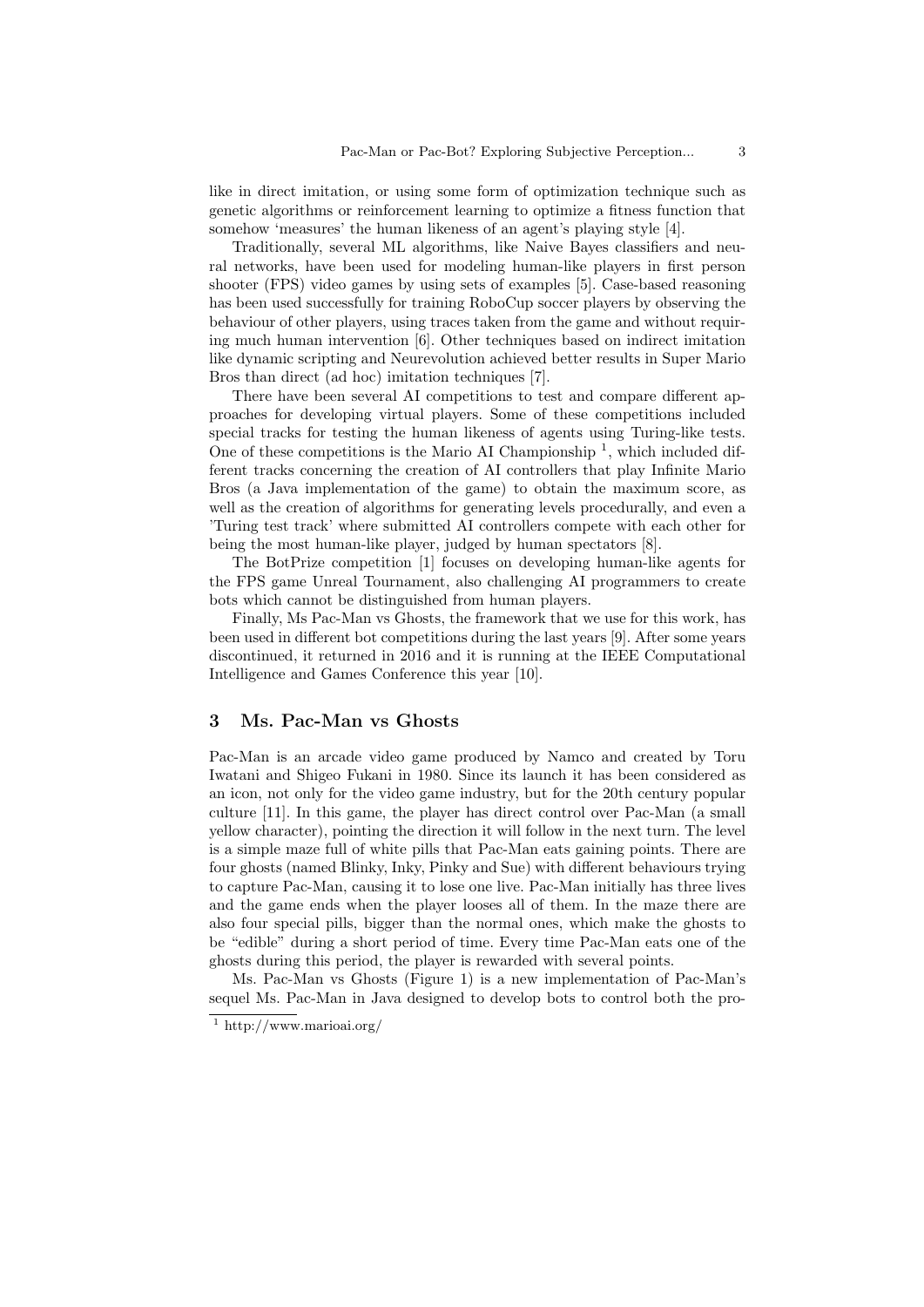

Fig. 1. A screenshot of Ms. Pac-Man vs. Ghosts

tagonist and the antagonists of the game. This framework has been used in several academic competitions during the recent years [10] to compare different AI techniques. Some of these bots are able to obtain very high scores but their behaviour is usually not very human. For example, they are able to compute optimal routes and pass very close to the ghosts while human players tend to keep more distance and avoid potential dangerous situations.

The framework provides a few examples of simple bots that we use in our experiments. Among the ghosts bots, we have selected the following behaviours:

- Legacy ghosts pursue Ms. Pac-Man using different ways: Blinky uses precomputed routes, Inky uses a Manhattan-based heuristic pathfinding, Pinky's pathfinding uses an heuristic based on the euclidean distance, and Sue chooses random directions when she arrives at an intersection. Just looking at the behaviour of these ghosts we see that they have 2 different states: they try to reach Ms. Pac-Man unless they are edible in which case they will try to escape.
- $-$  *StarterGhosts* show a similar behaviour: if the ghost is edible or Ms. Pac-Man is near a power pill, they escape in the opposite direction. Otherwise, they try to follow Ms. Pac-Man with a probability of 0.9, or make random movements with a probability of 0.1. Visually, they are very similar to the Legacy ghosts.
- $-$  Aggressive Ghosts never run away from Pac-Man, non even when they are edible. They pursue Ms. Pac-Man no matter what.
- RandomGhosts are the most basic bot and they choose random directions each time they reach an intersection.

Regarding the Pac-Man bots, we use 3 basic behaviours:

– StarterPacMan is based on a finite state machine with 3 states: to escape from ghosts which are closer than 20 tiles, to pursue edible ghosts that are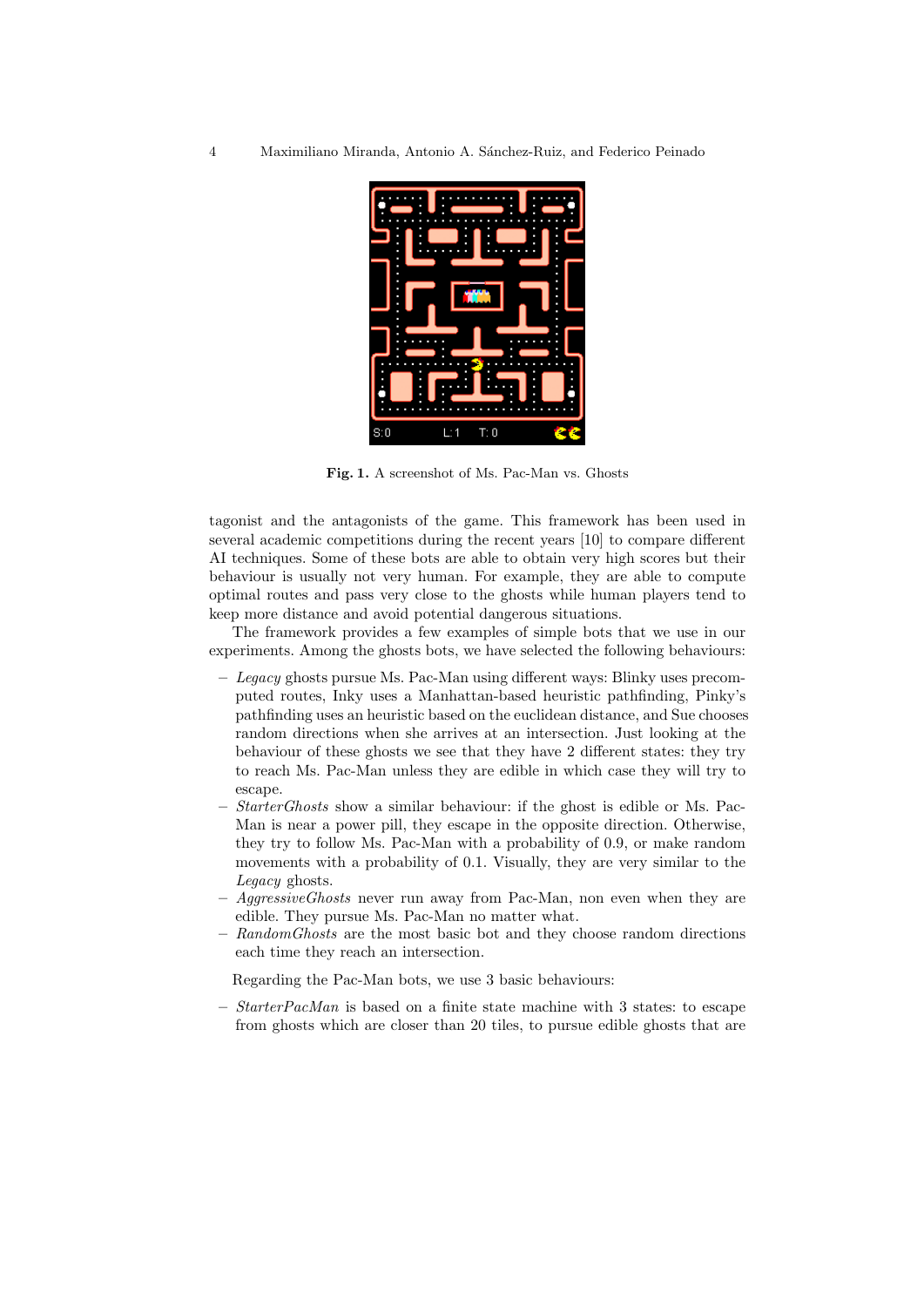close, and go towards the closest pill otherwise. Despite of this simple logic, this bot plays quite well.

- $-$  NearestPillPacMan goes always towards the closest pill, no matter where the ghosts are.
- $-$  RandomPacMan has a totally anarchic behaviour and decides a new random direction every game step.

The decision of using Ms. Pac-Man as a testbed to differentiate human players from automatic bots responds to several different factors. Firstly the game presents a discrete state space and a reduced number of possible actions, making the experimentation affordable. Secondly, Ms. Pac-Man is widely used as a testing ground for AI research, furthermore it is considered one of the hard games from the Arcade Learning Environment benchmark set [12], and recently Microsoft researches managed to trained a bot which managed to play a perfect game [13]. Finally, we have already worked with this game before [14, 15] and we know its architecture and implementation details.

## 4 Experimental Setup

The main goal of this experiment, which can be seen like a version of the famous Turing Test, first proposed by Alan Turing [16], is to determine if it is possible for human judges to distinguish between human players and automatic bots playing Pac-Man video game by simple visual evaluation. In addition, we also want to understand the reasons that lead the human judges to think the player is a human or a bot: the playing style, the precision in the actions, the skill level (in terms of score or survival skills) or some particular details in his behaviour.

## 4.1 Hypotheses

We work with the following initial hypotheses:

- 1. It is possible to distinguish a human Pac-Man player from an AI bot by simple phenomenological evaluation.
- 2. AI bots tend to play following fixed patterns that are relatively easy to detect.
- 3. Human players can be detected due to small mistakes at specific moments.
- 4. The more skilled a player is, the more difficult will be to distinguish him from a bot.
- 5. The judges tend to think the behaviour of a player is unnatural or strange when he makes decisions different from the ones the judge would make in a similar situation.

## 4.2 Game Settings

We used 17 Ms. Pac-Man vs Ghosts games in the experiment, 7 of which were played by automatic bots and 10 played by different human players. For each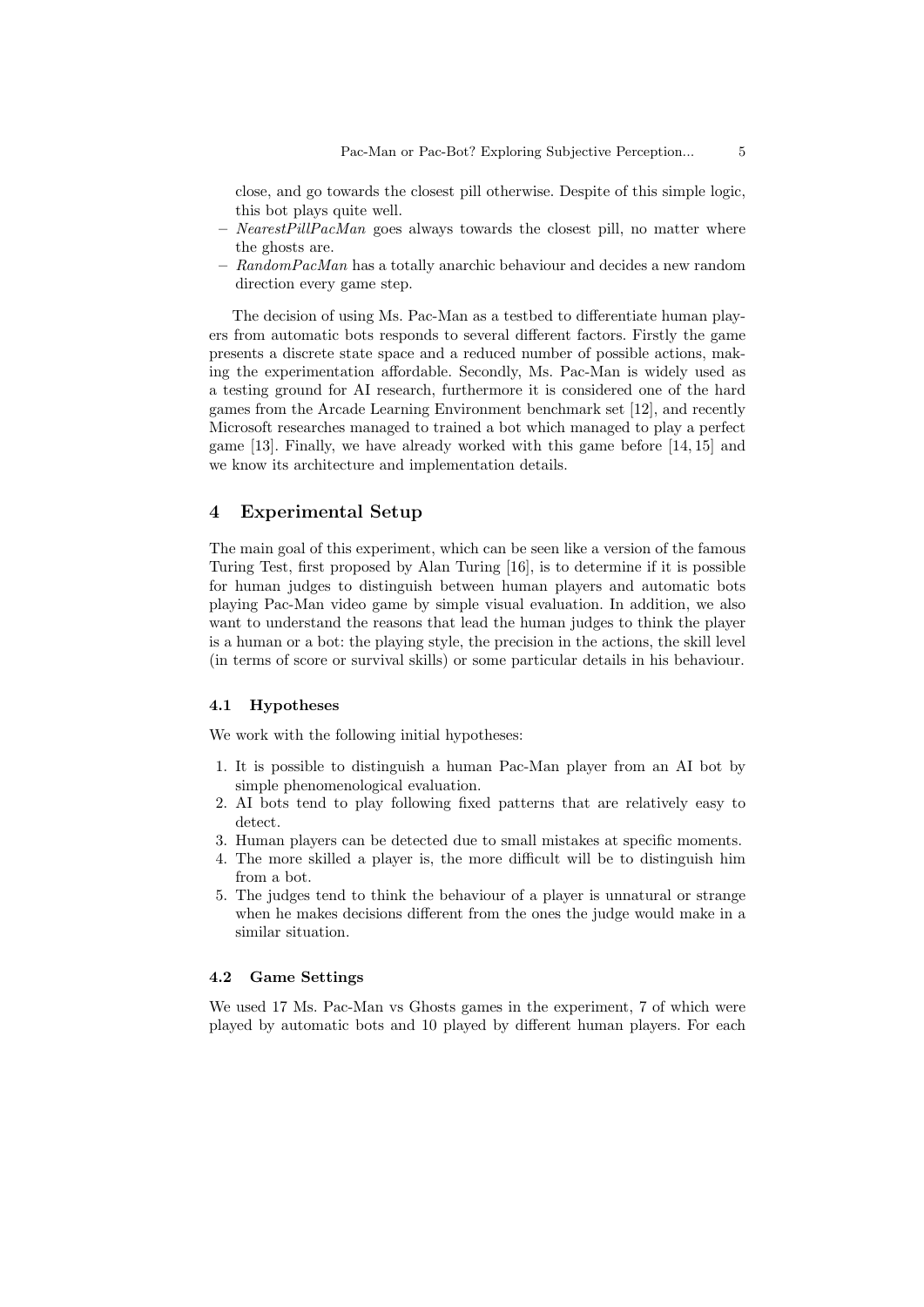game we recorded a video of the first level of the game (maze). The videos ended either because the player completed the level or because he lost his 3 lives. We used different types of ghosts to ensure that they did not represent a determining factor for the experiment results. In particular, we used the Starter, Legacy, Random and Aggressive ghosts that were described in Section 3.

In the 7 games played by automatic bots, we used 3 different bots: Starter-PacMan, NearestPillPacMan and RandomPacMan. The first one has a good performance in the game and it is one of the most standard bots in the framework, the second one can be interpreted as a simplification of the first one, and the last one does not show any type of intelligence.

The other 10 games were played by 5 human players with different experience and skills. Each player played 2 different games, one against the Legacy and the other against the *Starter* ghosts. The first player  $(P1)$  is a 30-years-old expert player, P2 and P3 are a 25 and 33-years-old, respectively, mid-level players, P4 is a low level 34-years-old player, and finally, P5 player is a 11-years-old child who is playing for the first (and second) time ever to a Pac-Man video game.

In order not to alter the human games, none of the players knew that their games were going to be used in an experiment to test the human likeness of bots.

#### 4.3 Experimental Procedure

Before the beginning of the experiment we asked the judges to complete an initial survey to gather some information about them and their background in video games (this survey will be shown in section 4.4). Next, we explained to the judges that they were going to observe various Pac-Man games and for each game they had to identity if the game was played by a human or by an automatic bot.

Once the order of the games presentation was generated randomly, each judge watched the 17 games. After each game, they had 2 minutes to fill another survey (also shown in next section) containing questions about the human likeness of the player.

Lastly, the judges had some more minutes to write their comments and impressions regarding possible aspects that leaded them to choose human or bot. It was the last opportunity to write ideas that they had not expressed in the individual games surveys.

#### 4.4 Surveys

We use two different surveys to gather information before and during the experiment, with another final question at the end for free text with comments and explanations.

Initial Questionnaire The goal of this survey is to gather some information about the judges and their background with games. Among other information, we collect the answer to these two questions: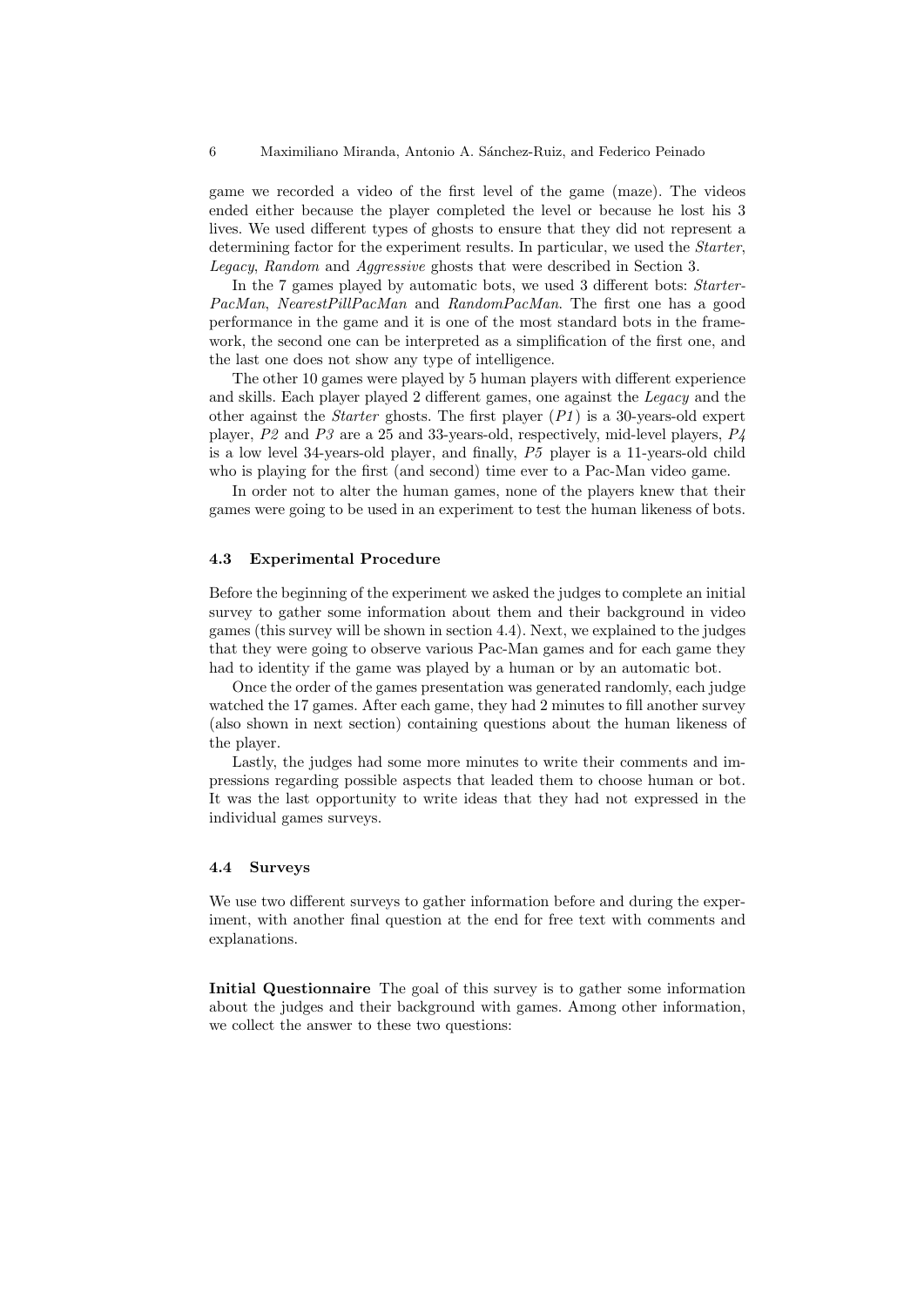

Fig. 2. Judges experience as video game Fig. 3. Judges experience as Pac-Man players. players.

- How would you rate your level as a video game player? From  $1$  (I do not play video games) to  $5$  (I consider myself an expert player)
- How would you rate your level in Pac-Man? From 1 (I've never played Pac- $Man$ ) to 5 (I'm an expert in Pac-Man)

Post-Game Questionnaire This survey was filled 17 times by each judge (one after each one of the 17 games). The judges have to decide whether the game was played by a human or a bot. We offer a set of possible explanations that the judge can use (or not) to explain his decision.

- Do you think that this player is human or an AI, 3 exclusive options are given: Human player, AI (Artificial Intelligence), I don't know.
- Why? (eight options are offered plus and an additional text field where the respondent can write whatever he considers): The player makes nonsense errors, is inaccurate (sometimes he changes direction too late or too early), has one (or several) fixed behaviour (or strategy), makes cyclic movements, seems too bad (or too good) to be human, too bad (or too good) to be a bot, or too accurate to be human.

#### 4.5 Human Judges

The experiment was carried out with 18 human judges with a certain experience in the field of video games because all of them were students in a Video game Design and Development University Degree.

Their average experience with video games was high (4.05 out of 5), with only 2 people with a score of 3 (middle), and the mode of 4 (high) (see Figure 2). Regarding their experiences as Pac-Man players, the average level was low-middle  $(2.5 \text{ out of } 5)$  with a mode of 2 (with  $58.82\%$  of repetitions) (see Figure 3).

## 5 Results and Discussion

Table 1 shows some data of the games, and the answers percentages to the question this player is human or an AI.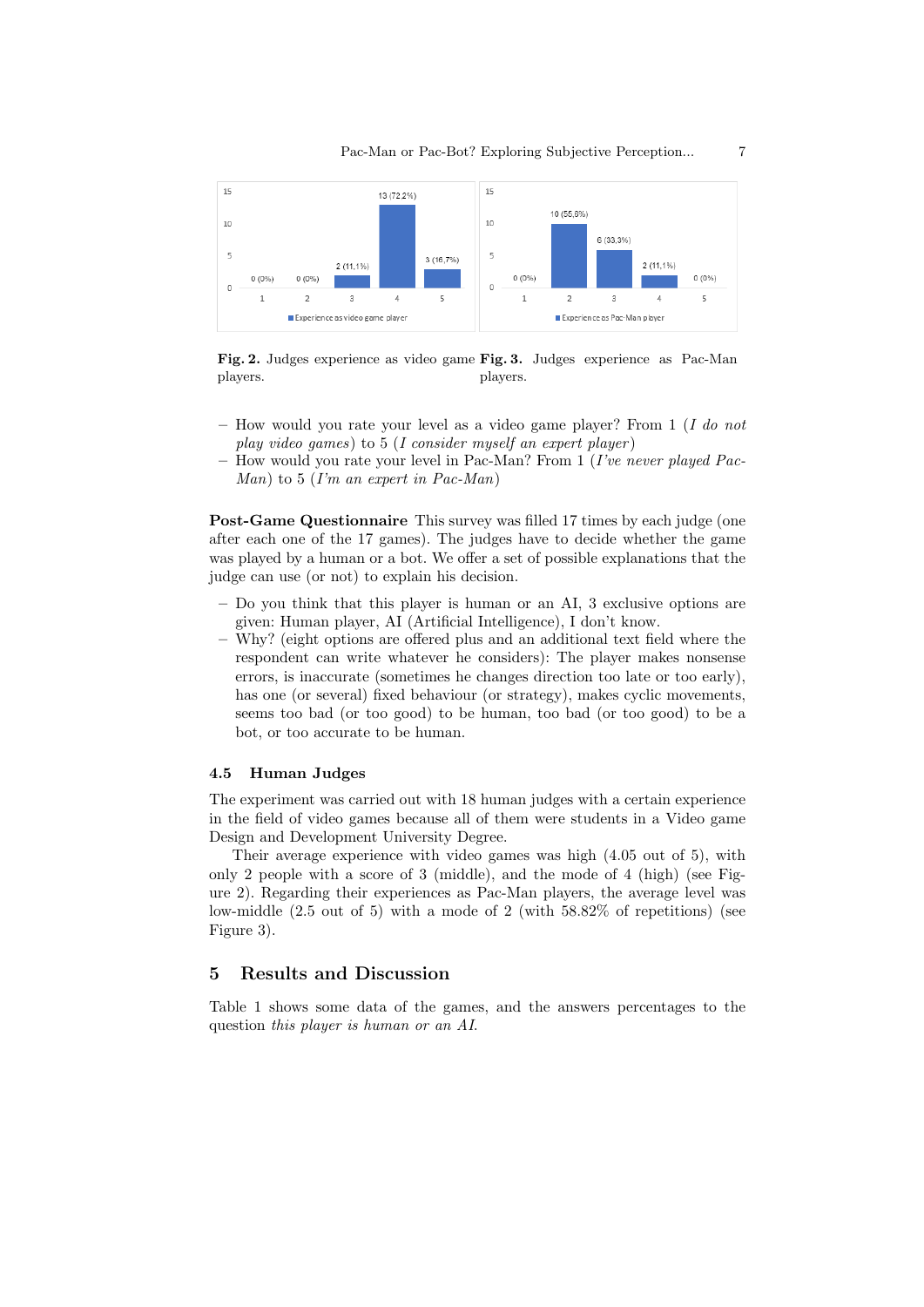| n test                  | game id        | time | controller type | Pac-Man controller      | Ghosts controller       | it is AI | it is human |
|-------------------------|----------------|------|-----------------|-------------------------|-------------------------|----------|-------------|
| $\mathbf{1}$            | 12             | 0:54 | Human           | P4 (low level)          | <b>StarterGhosts</b>    | 61.1%    | 38.9%       |
| $\overline{2}$          | $\Omega$       | 0:48 | AI              | <b>StarterPacMan</b>    | Legacy                  | 72.2%    | 27.8%       |
| $\overline{\mathbf{3}}$ | $\overline{2}$ | 1:29 | AI              | <b>StarterPacMan</b>    | <b>RandomGhosts</b>     | 94.4%    | $5.6\%$     |
| $\overline{4}$          | 15             | 1:19 | Human           | P3 (middle)             | Legacy                  | 5.6%     | 94.4%       |
| 5 <sup>5</sup>          | 8              | 0:56 | Human           | P1 (expert)             | <b>StarterGhosts</b>    | 22.2%    | 72.2%       |
| 6                       | 6              | 0:26 | AI              | RandomPacMan            | <b>StarterGhosts</b>    | 94.4%    | 5.6%        |
| $\overline{7}$          | 9              | 0:44 | Human           | P5 (novice)             | Legacy                  | 50%      | 50%         |
| 8                       | $\overline{4}$ | 0:48 | AI              | NearestPillPacMan       | Legacy                  | 55.6%    | 38.9%       |
| 9                       | 5              | 0:45 | AT              | NearestPillPacMan       | StarterGhosts           | 44.4%    | 55.6%       |
| 10                      | $\overline{7}$ | 0:55 | Human           | P1 (expert)             | Legacy                  | 11.1%    | 88.9%       |
| 11                      | 13             | 2:04 | Human           | P <sub>2</sub> (middle) | Legacy                  | 16.7%    | 77.8%       |
| 12                      | 11             | 1:00 | Human           | P4 (low level)          | Legacy                  | 11.1%    | 88.9%       |
| 13                      | $\mathbf{1}$   | 0:50 | AI              | <b>StarterPacMan</b>    | StarterGhosts           | 66.7%    | 22.2%       |
| 14                      | $\mathbf{3}$   | 0:39 | AI              | <b>StarterPacMan</b>    | <b>AggressiveGhosts</b> | 72.2%    | 22.2%       |
| 15                      | 14             | 0:52 | Human           | P <sub>2</sub> (middle) | <b>StarterGhosts</b>    | 22.2%    | 72.2%       |
| 16                      | 16             | 0:58 | Human           | P3 (middle)             | <b>StarterGhosts</b>    | 11.1%    | 83.3%       |
| 17                      | 10             | 0:44 | Human           | P5 (novice)             | Legacy                  | 38.9%    | 55.6%       |

Table 1. Games data and global results. The rates indicate the relation of the judges elections (in bold those that hit).

The first game is the one with the worst results, a 61.1% of the judges points that the player is an AI but it was really played by the human player  $P\Lambda$ . However, after this first game the hit rate shows a significantly improvement. At the beginning the spectators suffer of a lack of knowledge how the human playing style compares against AI controller style. This is shown before with the results in the game 2, the first played by an AI. Because of this, we think that the results of game 1 should be ignored when analyzing the global results.

The average hit rate is 72%, but ignoring the first game this hit rate grows to 74%. Excluding the "I don't know" answers, the hit rate reaches 76%.

About the games played by humans the hit rate is 76%, excluding the "I don't know" answers the hit rate reaches 78.29%. If the game was played by an AI the hit rate is 71.43%, excluding the "I don't know" answers, the hit rate reaches 73.69%.

Concerning the judges selections, the "Human player" option was selected 54.55% of the times, and the remaining 45,45% the "AI" option (this, without considering the "I don't know" answers, which was selected a 2.95% of the total). This data is slightly different to the real distribution of the games: a 41.18% of them (7 out of 17) were from AI controllers, and the remaining 58.82% (10 out of 17) were games played by humans. Showing an slight variation of a 4.27% towards the "AI" option.

The main reasons marked by the judges are shown in the Table 2, which indicates the percents of the total selections for each option and the percents of the selections where the "Human player" and "AI" option were selected. For this data, the results of the first game have been discarded.

One of the factors that characterised a player is precision in its movements. Although some judges conclude that a player is an AI due to a lack of precision,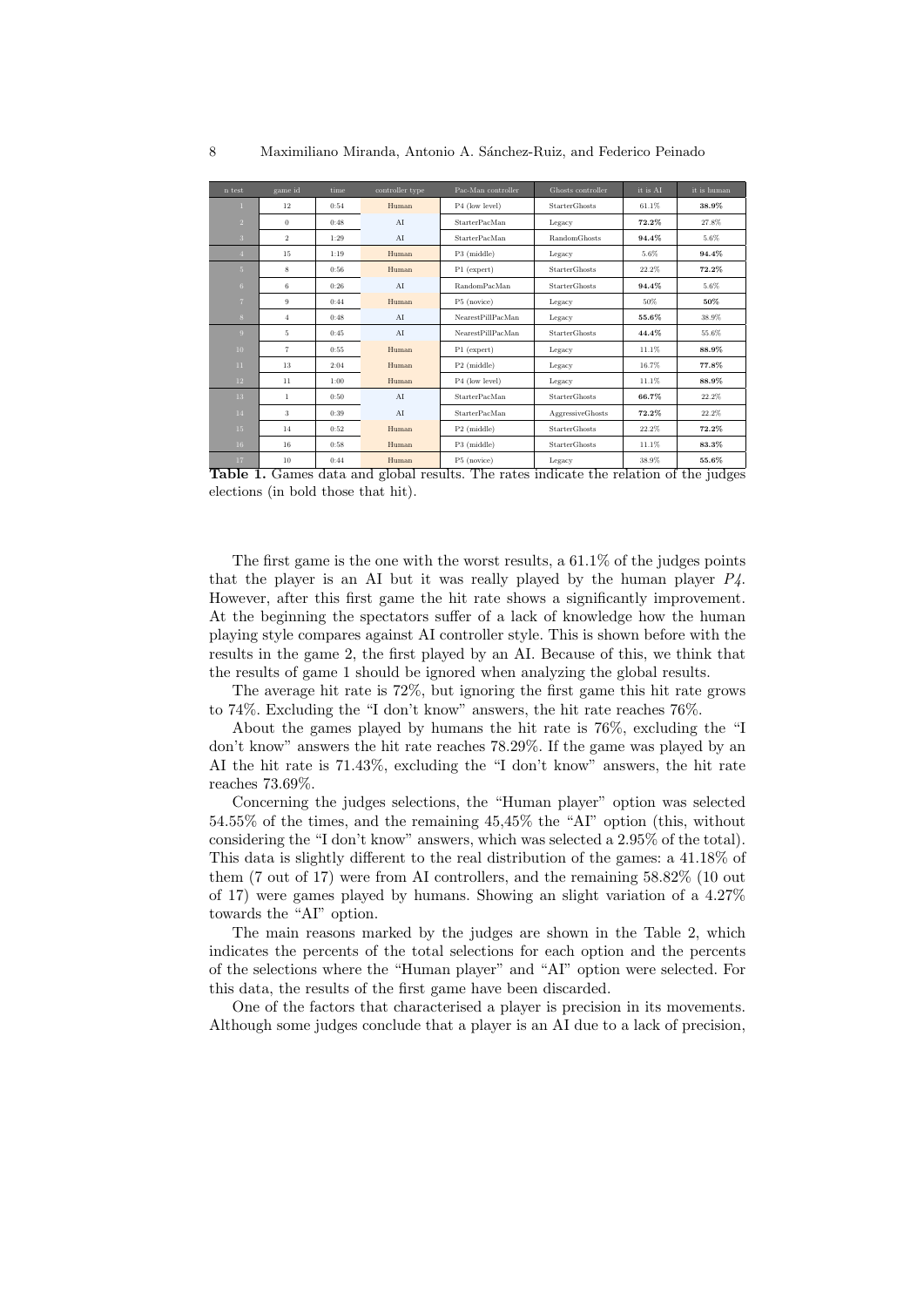| Reason                                                                              | Selection % | Selected when<br>marked as human | Selected when<br>marked as AI |
|-------------------------------------------------------------------------------------|-------------|----------------------------------|-------------------------------|
| The player makes nonsense errors                                                    | 28.82%      | 30.86%                           | 19.84%                        |
| The player is inaccurate (sometimes he<br>changes direction too late or too early)  | 20.83%      | 29.01%                           | 9.52%                         |
| It is obvious that the player has one (or<br>several) fixed behaviour (or strategy) | 19.79%      | 9.26%                            | 30.95%                        |
| The player makes cyclic movements                                                   | 10.07%      | 4.94%                            | 13.49%                        |
| The player seems too bad to be human                                                | 11.46%      | 6.17%                            | 16.67%                        |
| The player seems too good to be human                                               | 4.86%       | 3.70%                            | 4.76%                         |
| The player seems too bad to be a bot                                                | 8.68%       | 11.11%                           | 5.56%                         |
| The player seems too good to be a bot                                               | 7.29%       | 12.53%                           | 0.79%                         |
| The player is too accurate to be human                                              | 6.94%       | 4.32%                            | 8.73%                         |
| Points a specific circumstance of the game                                          | 18.06%      | 26.54%                           | 6.35%                         |

Table 2. Relation of the reasons marked by the judges in the games surveys.

when the player is totally accurate, the judges generally conclude that the player is actually an AI. For example in games 2, 3 and 14, marked as AI by at least 72.2% of the judges, many of them point factors like the instantaneous change of the player's direction after eating a power pill (and starts going towards the edible ghosts), or the minimum distance the player keeps between Ms. Pac-Man and the closest ghost. Moreover, the fact that a player is perceived as accurate, is not determinant for the judges to classify him as an AI, but when the player is believed to be an AI, many judges remarks its precision. On the other hand, if a player is quite vague and carry out nonsense errors, he most probably will be classify as human. This is confirmed by the reasons selected by the judges when classifying the player as human: "The player is inaccurate" (29.01%) and "The player makes nonsense errors" (30.86%).

The other main aspect pointed by the judges for classifying a player as human is the appearance of particular situations (apart from behaviours or strategies). These could be silly mistakes like staying in the same corner for 1 or 2 game steps or heading straight for a pill, changing direction before Ms. Pac-Man could pick it, return again direction after noticing that the pill was not gained, gather the pill and finally change again to the final direction. This situations seems to make a heavy influence in the judges chose. These factors were pointed by 26.54% of the judges in the free-empty field of the surveys when marking the player as human, and appears very noticeably in the game 4, where the player makes the mistake described in the second example three times and 66,67% of the judges pointed to it.

Regarding the skill level of the human players, it seems easier to find out that they are human when they are middle or superior players, reaching a hit rate of 81.47%. Furthermore, the most indeterminate case emerges when the player is a novice in the game, with a hit rate of nearly  $50\%$  (see the games 7 and 16). So it seems that judging the playing style by the first attempts of a human is the most difficult scenario. This suggests that the relation between the skills of a human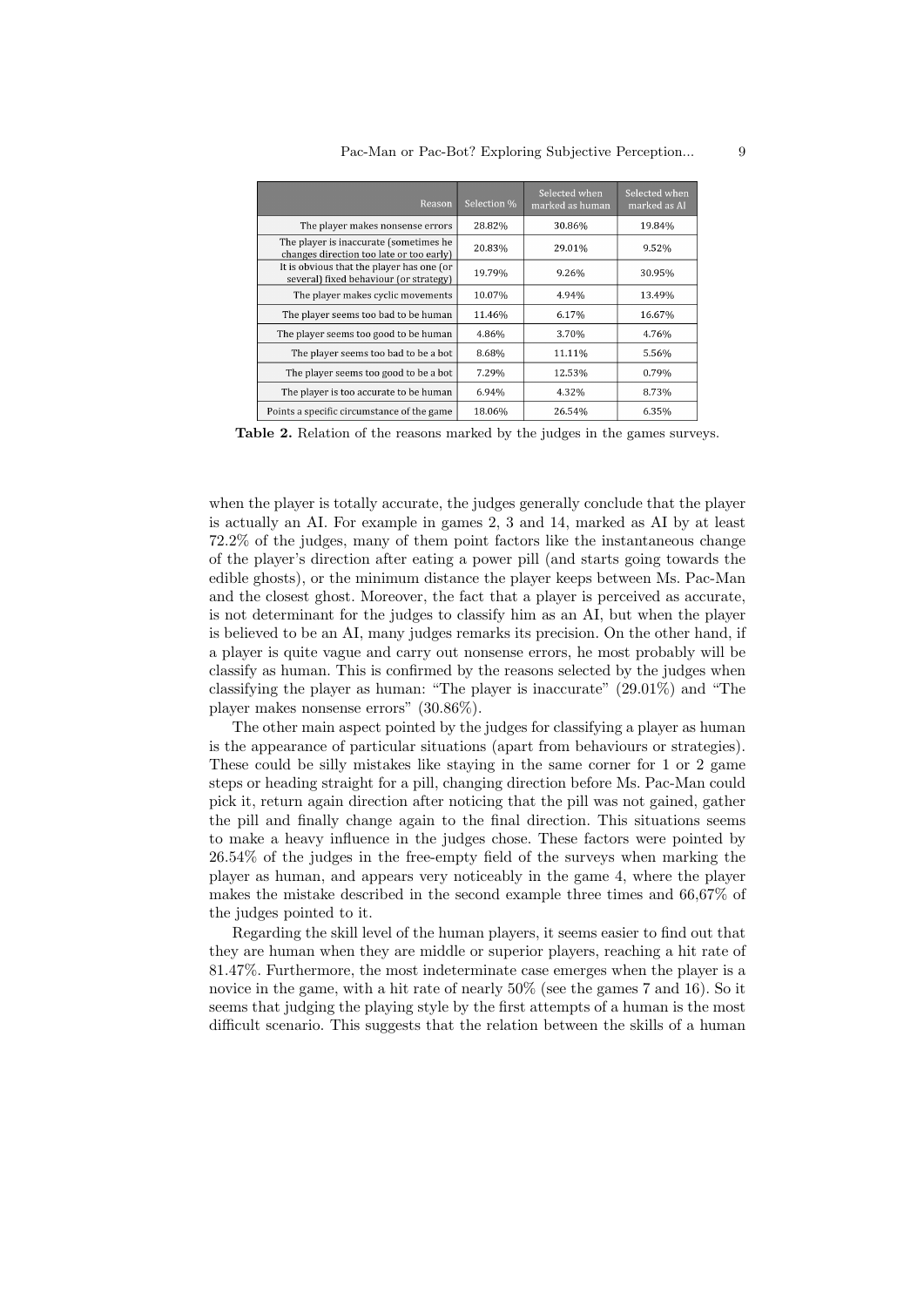player and the facility for a spectator to identify the player as human should follow a Gaussian distribution being at the top of the bell middle-skill-players.

In that respect, the worst results emerge when the player (human or bot) is quite inaccurate, and moves without common sense (i.e. trying to avoid ghosts) or without any type of logic. This cases produce the most uncertain answers, not only as seen before in games 7 and 16, but also for AI-controllers in games 8 and 9, where these bots plays without taking care of the ghosts. In this cases it is more difficult to classify the player.

When the judges classify a player as AI, the perception of automatic behaviour patterns ("It is obvious that the player has one (or several) fixed behaviour (or strategy)" is the most selected option  $(30.95\%$  of the judges).

Some judges refer to the "natural" behaviour of the player, both human and AI categories. So when the player makes "unnatural" movements (something the judge would not made in the player's current situation) looks strange to the eyes of the judges, marking them as AI. The opposite case is also valid, when the player makes natural movements according to the judges, it is marked as human (particularly clear in the game 9, where an AI player was classified as human by 55.6% of the judges).

It seems that the experiment produces some type of "learning" in the spectators, as if visualizing each game brings more knowledge about the different playing styles. As described before the worst results precisely correspond to the first one (played by an inexperienced human but marked as AI by 61.1% of the judges). Another game of the same player is presented in the 12th experiment, but this time the results are quite different, with 88.9% of the judges marking the player as human. It may be thought that this inconsistency could be due because the player plays quite differently, but the game is quite similar (practically the same duration and points earned and even the sames failures).

Another example of this situation, yet no so obvious, can be noticed in games 5 and 10, both are quite identical (same expert human player, same duration, quite the same points earned and even almost the same movements and progression through the level), in the first game (5th in the experiment), 72.2% of the judges classified the player as human, and in the second game (10th in the experiment), 88.9% did so, showing an increasing of a 16.7% in the hit rate (a growth rate of 23.13%).

It could be argued that this does not happens all the time, games 4 and 6 are from the same human player but the results are slightly better in the first one presented, however, in this case, the playing style of the player is quite different from one game to other. This was confirmed by the player himself, arguing that in the first game he was trying to test the game, and made "unnatural" mistakes (this was also pointed in some of the judges appreciations). In his second game, he just tried to "play well".

This suggests that the more games a human spectator watch, the more capable he becomes to concluded if a player is human or not successfully, even if the spectator doesn't know in real time if he is hitting or not.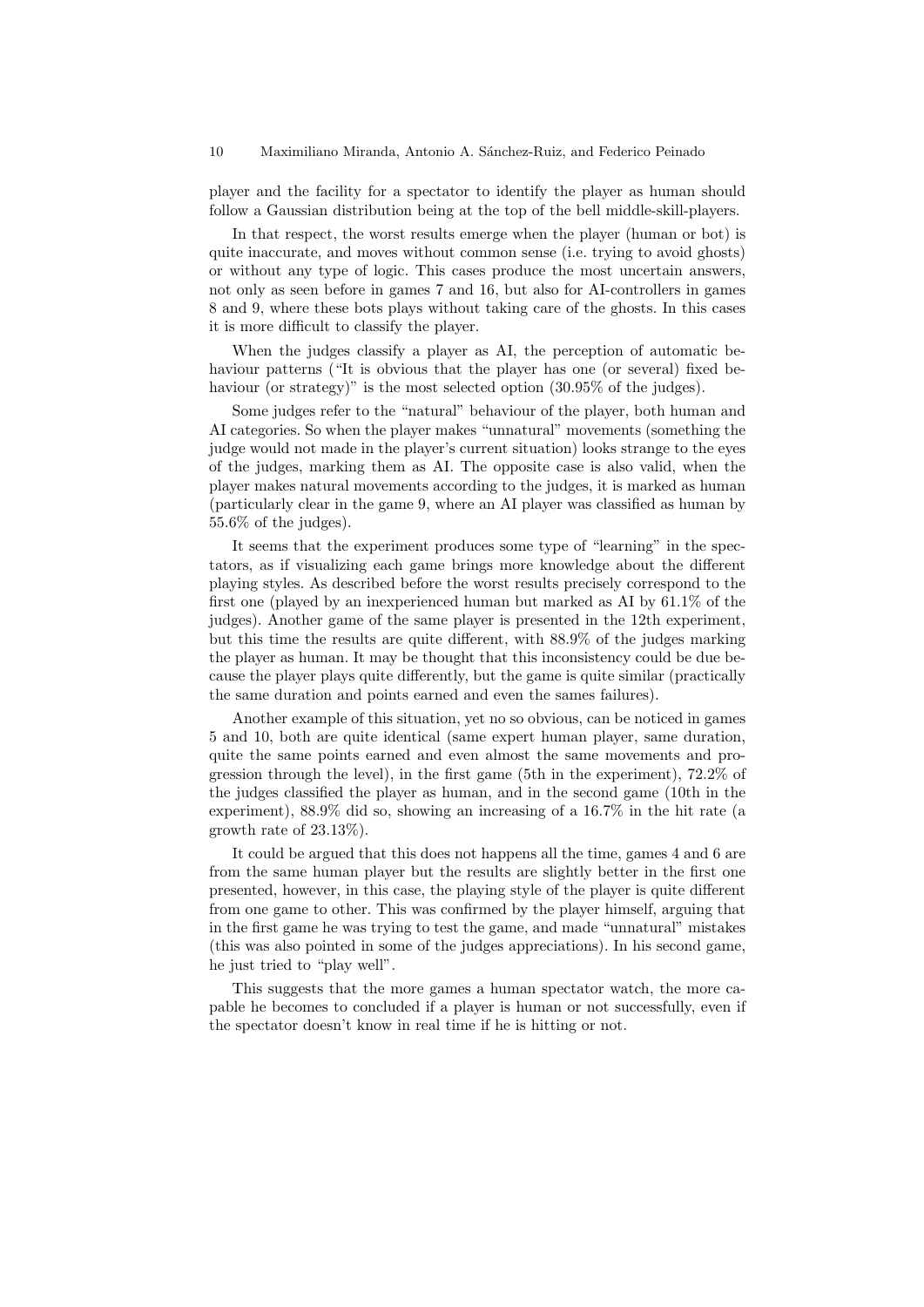## 6 Conclusions

As pointed in Section 4, it is possible to distinguish a human Pac-Man player from AI controllers by simple phenomenological evaluation. With a global hit rate of 74% in this experiment, we see this hypothesis closer to be proven: it seems that Ms. Pac-Man is a game complex enough to establish distinctions between human and AI players.

We also were trying to find features to characterise how a player's behaviour may seem human-like or not, and this experiment has revealed some interesting points about this. In automated controllers it seems relatively straightforward to noticed automatic and fixed behaviour patterns, and the judges marked this reason as the main one when classifying a player as AI.

About human players, results suggest that they can be discovered because of their lack of 'total precision', and for making small mistakes at specific moments. The three main reasons marked by the judges when classifying a player as human, were just the three ones regarding vagueness, nonsense errors, and errors performed at a specific moment.

The existence of a relation between the skill level of a player and the humanlikeness of its playing style has been partly proven. This relation seems to follow a normal distribution, i.e. there is a point in which if the player becomes better he also becomes harder to be classified as human. This would need another experiment with much more games played by a lot of different players with diverse experience, so this is a very interesting work for the near future.

Another initial hypothesis was that judges tend to think that if behaviour of a player is unnatural or strange (making different decisions from the ones the judge itself would make in a similar situation) then the player should be classified as AI. This is confirmed by some of the reasons indicated by the judges, especially in the final survey of the experiment.

It is important to underline that the AI controllers used in the games for this experiment was not created to play in a human-like manner. We believe that the results would be much more adjusted if using human-like computer bots, so we will address this matter in the future.

Another interesting point refers to the aspects that characterised the playing style of Ms. Pac-Man players. In the future we will try to measure this parameters in more games and, with some type of automatic classifier system, verify if these could classify players in humans and bots. Furthermore, as seeing in the results analysis, the judges seem to 'learn' to distinguish more accurately, this drives us to think that we try ML techniques to develop a system that learns how to perform a Turing test of Ms. Pac-Man players.

#### Acknowledgements

This work is partially supported by the Spanish Ministry of Economy, Industry and Competitiveness under grant TIN2014-55006-R.

We would like to thank all volunteers who took part in our experiment for giving us their time and effort.